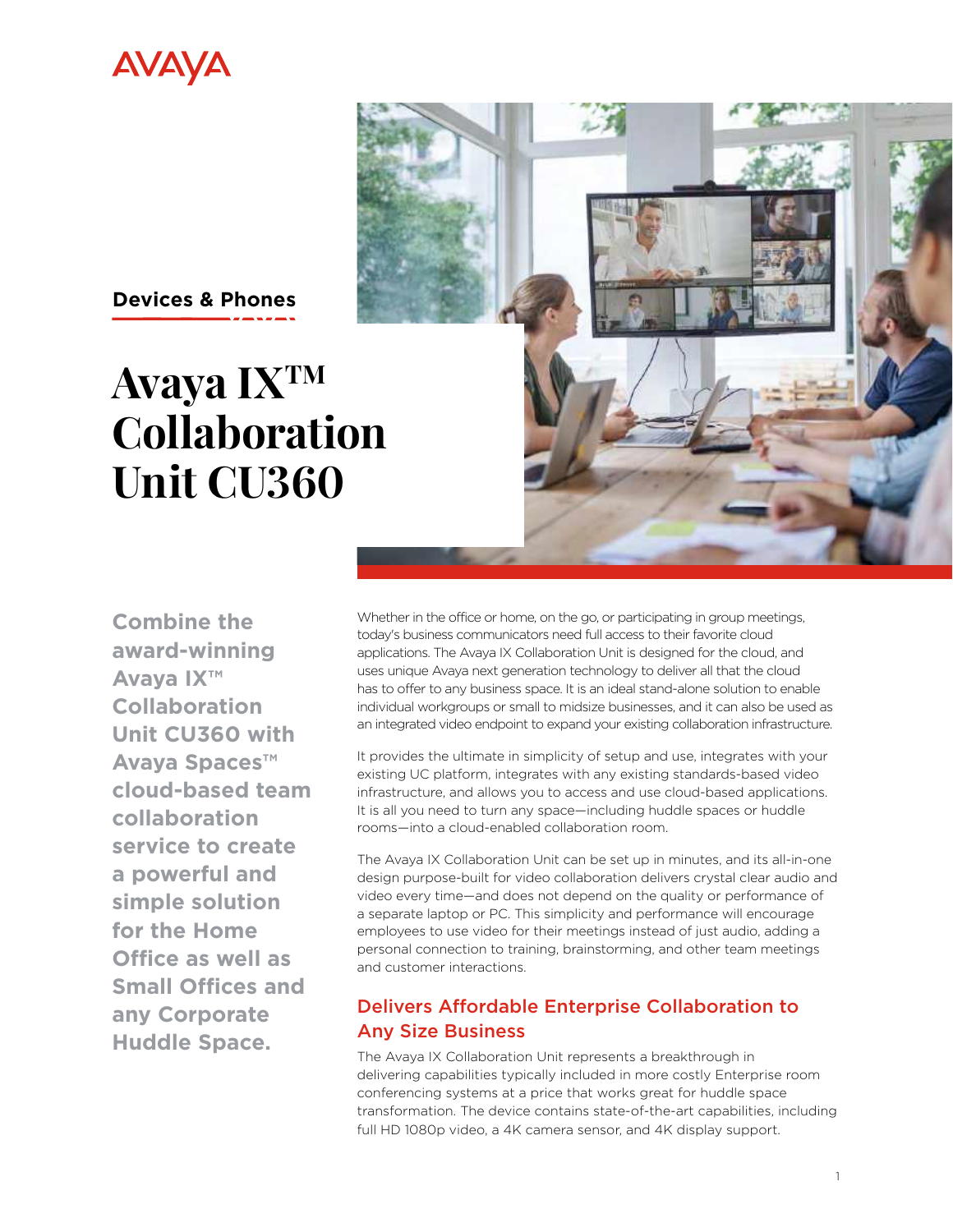

- Delivers all the cloud has to offer to any business space
- All-in-one device delivers the ultimate in simplicity
- Seamless Avaya Spaces™ integration
- Integrates with existing UC platform
- Interoperable with existing video infrastructure
- Higher quality & reliability than using a PC or laptop

It delivers dual HD live video and content, a very wide field of view and an integrated microphone array for crystal clear audio. It delivers the capabilities essential to businesses including meeting recording, directory service and address book, and security. It supports both Session Initiation Protocol (SIP) and H.323 for integration with your existing UC platform and allows for redundant configuration. It also interoperates with existing standards-based video infrastructures.

## Smart Collaboration

Share content and applications wirelessly, using your smart mobile device. H.239 and BFCP offers content interoperability with nearly any video room system. Avaya Spaces™ and Avaya Workplace delivers the ultimate collaboration experience with lightning fast screen response and lower bandwidth requirements.

## Next Generation Cloud Capabilities

The Avaya IX Collaboration Unit can access and run cloud-based Android® applications and gives you your choice of cloud-based collaboration tools. It is also fully integrated with Avaya Spaces™, the cloud-based team collaboration and meeting tool that allows users to chat, have audio and video conferencing, share files, manage tasks in an easy to use application that you can access from anywhere.

## Easy to Use & Setup

With only two or three cables need to be connected—depending on whether you are using Ethernet or Wi-Fi—installation is a snap. This all-in-one device rests on top of any display, and the integrated video codec, microphones and Bluetooth connectivity means there are no cables on the table. Its remote control includes a full keyboard to further simplify setup and use.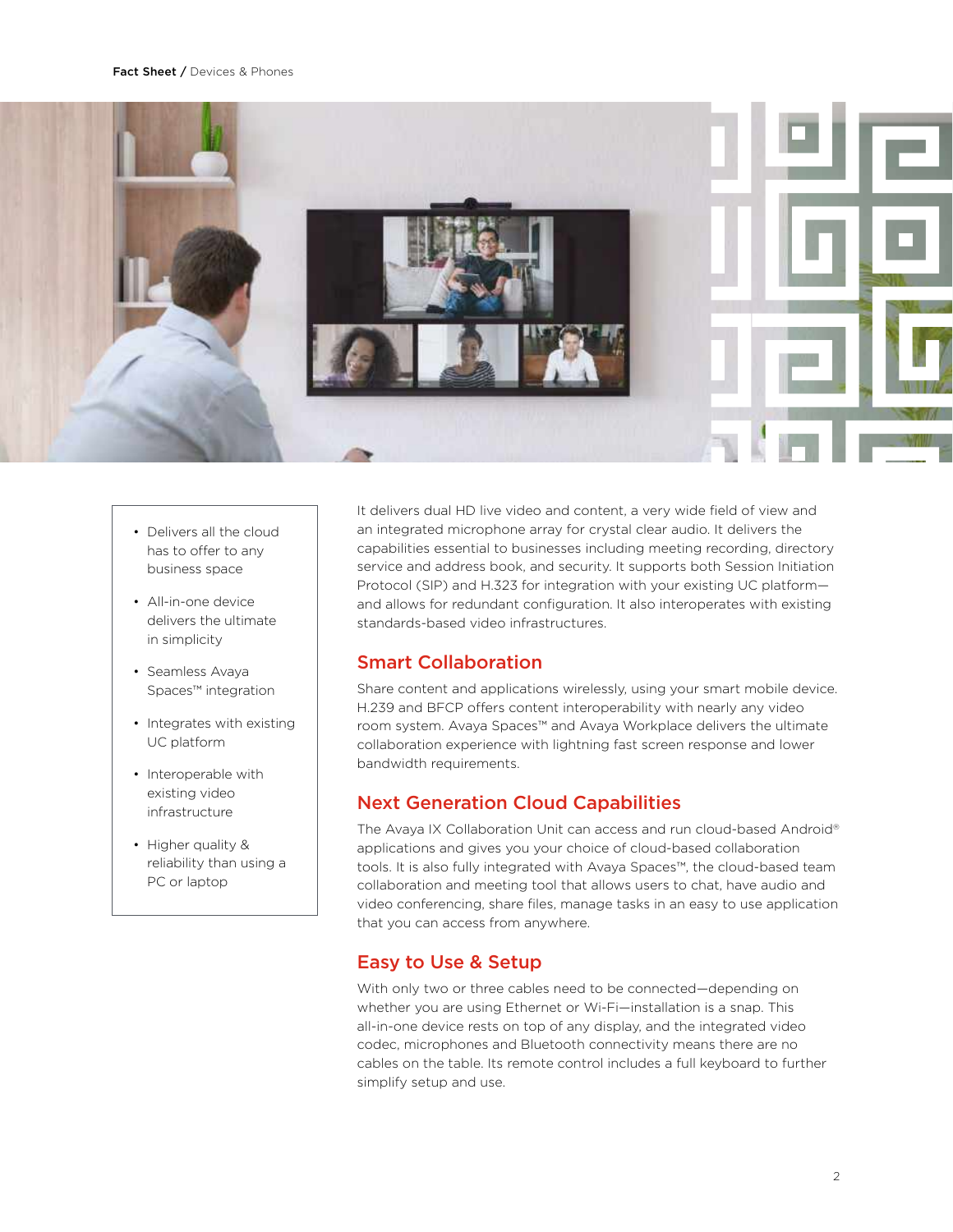## Avaya IX Collaboration Unit Specifications

#### Communications

IP: H.323, SIP (RFC 3261) Bit rate: H.323, SIP: up to 4Mbps MCU compatibility: H.243, H.231 XMPP Presence supportn

### Video Features

2 simultaneous channels: camera + content

## Video Protocols

H.264, H.264 High Profile Dual: H.239 (H.323); BFCP (SIP) SVC (Scalable Video Coding) H.263+ is supported with resolutions up to 4CIF@15fps. Only RFC2429 is supported. Custom formats and annexes are not supported.

# Live Video Encoding

## Format

1920 x 1080p @ 25, 30fps 1280 x 720p @ 25, 30fps 1024 x 576p @ 25, 30fps: w576p 848 x 480p @ 25, 30fps: w480p 768 x 448p @ 25, 30fps: w448p 704 x 576p @ 25, 30fps: 4CIF 704 x 480p @ 25, 30fps: 4SIF 624 x 352p @ 25, 30fps: w352p 576 x 336p @ 25, 30fps 512 x 288p @ 25, 30fps: wCIF 416 x 240p @ 25, 30fps: w240p 400 x 224p @ 25, 30fps 352 x 288p @ 25, 30fps: CIF 352 x 240p @ 25, 30fps: SIF

## Camera

Sensor: 4kp30 Video resolution: 1080p30 Horizontal Field of View: 102° Vertical Field of View: 68° Digital zoom: 5x Preset up to 122 presets (web managed) - up to 10 presets (GUI managed) Speaker Auto-Tracking Mode

### Video Input

Live video from built in camera up to 1920 x 1080p30fps Wireless presentation with Screen Link up to 1920 x 1080p15fps

### Video Output

1x HDMI @ 3840 x 2160 @ 25, 30fps; 1920 x 1080 @ 25, 30fps; 1280 x 720 @ 25, 30fps

## Audio Features

Acoustic echo cancellation Audio error concealment Automatic Gain Control (AGC) Automatic noise suppression

#### Audio Protocols

G.711 G.719 G.728 and G.729 A/B G.722, G.722.1, G.722.1 Annex C Opus

## Microphone

Microphone array (4mics)

Audio Inputs Bluetooth

#### Audio Outputs 1 x HDMI Bluetooth

## Content Sharing / Web

Collaboration Features Wireless presentation up to 1080p15fps Present content using Android Apps and USB key Share content up to 1080p15fps through HDMI using the optional AV grabber connected to the USB port (device included in the Optional Cable Kit, not part of the default CU360 box) Supported laptop resolutions are as follows: 1920x1080p30, 50, 60 1680x1050p60 1280x1024p60 1280x720p50, 60 1024x768p60 800x600p60 (CU360 firmware v10.1 SP1 or higher is required for this)

## (Split & Share)

## Content Sharing / Web

## Collaboration Protocols

Dual video: H.239 (H.323); BFCP (SIP) Avaya IX™ Workplace native web collaboration

## USB Ports 1 x USB-C

1 x USB3

## Network Features

IPv4 and IPv6 simultaneous support Auto Gatekeeper discovery QoS support: IP Precedence, IP Type of Service (ToS), Differentiated Services (diffserv) Avaya NetSense bandwidth adaptation for high quality over unmanaged networks

## IP Adaptive Packet

## Management

Flow control Packet Loss based down-speeding Packet Loss recovery policies

#### Network Protocols

DHCP, DNS, HTTP, HTTPS, RTP/ RTCP, SNTP, STUN, TCP/IP, TELNET, TFTP , 802.1q and 802.1p

### Network Interfaces

10/100/1000 Base-T full-duplex (RJ-45) Wi-Fi (802.11a/b/g/n, 802.11ac, Hotspot)

## User Interface

25 language on-screen user interface Infrared remote control API for endpoint control Avaya Control application for Apple iPad and iPhone Microsoft Exchange calendar integration Android™ apps can be downloaded on the device and used alongside the Avaya IX Collaboration Unit video-communication application (Android is a trademark of Google LLC). Touch Screen Monitor control supported "Speaker Tracking support for huddle rooms Google Services Framework support by means of OpenGapps Automatic Configuration using credentials on Avaya IX™ Workplace on prem External Keyboard/Mouse supported through USB interface or Bluetooth

## Directory Service &

### Address Book

LDAP Client (H.350) Receive global address book from LDAP Server including Avaya IX™ **Workplace**